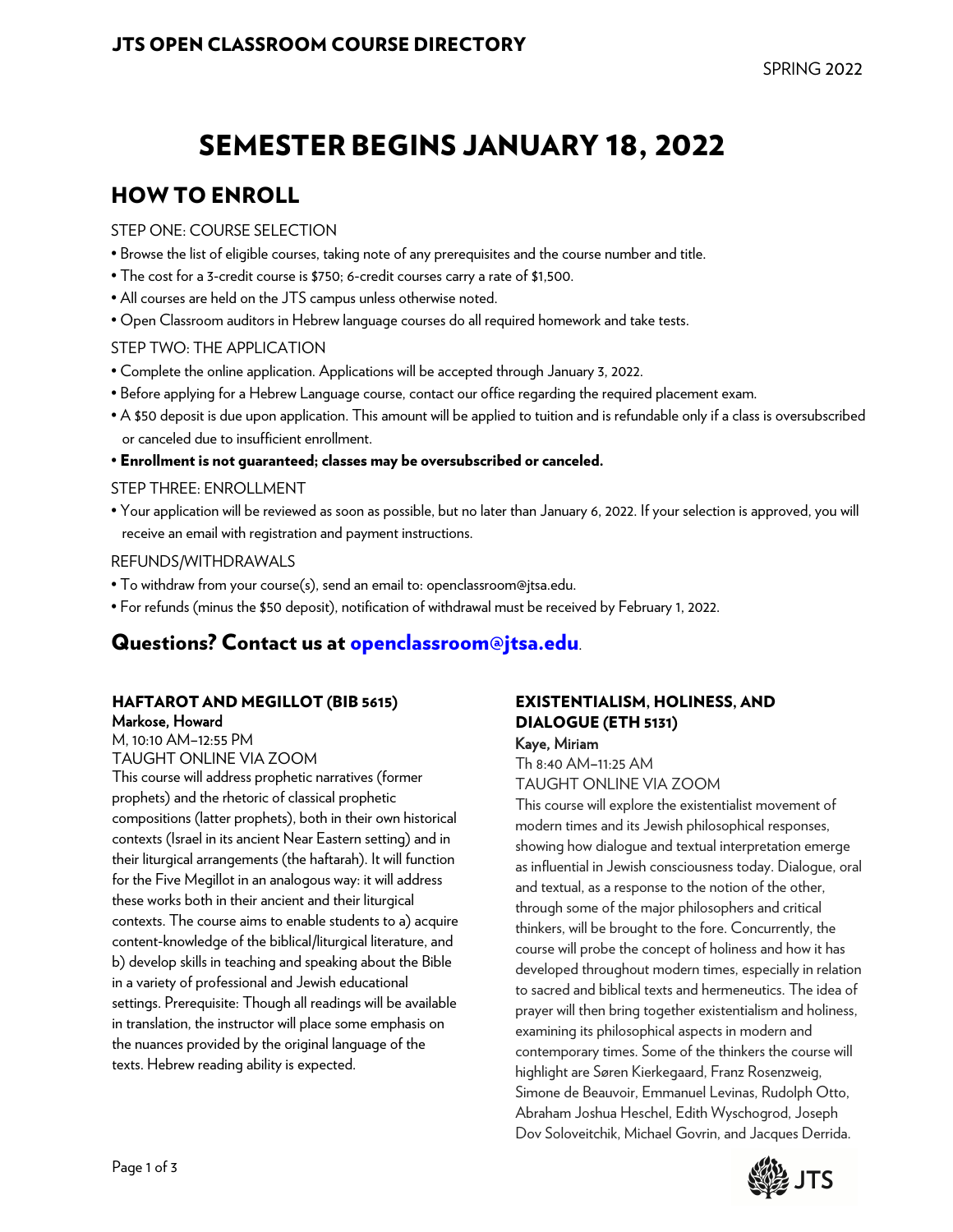#### JUDAISM IN AMERICA (HIS 5529) Wertheimer, Jack

Th, 10:10 AM–12:55 PM

This course will examine the religious dimension of American Jewish life. We will survey the history and current condition of each of the religious movements, examine the gap in observance and theology between elites and the masses of Jews, trace the evolving practices of synagogues, and explore how religious leadership has been shaped. The course will carry the story into the present and analyze the key challenges facing American Judaism today. It will also ask: where might we find Jewish religious expression in unconventional places and what kinds of Judaism seem to lie on the horizon?

#### WRITING THE MYSTICAL LIFE (JTH 5512) Fishbane, Eitan

Th, 2:45 PM–5:25 PM

What are the ideals of the mystical/spiritual life? How should one aspire to live and what is the meaning of that life? In this course, we will explore two related genres in Jewish mystical literature—autobiography and hagiography—to study these questions. How did Kabbalistic and Hasidic mystics understand the meaning of their own spiritual experiences and the arc of their own lives? How did they use the first person, a relative rarity in Kabbalah, to testify to the nature of their experiences? In mystical hagiography, we encounter attempts to write about the revered life of the holy master, often with great hyperbole that reveals what the authors and disciples believed were the core markers of mystical greatness. Note: primary source materials will be in Hebrew but English translations for most can be made available by the instructor.

#### MODERN HEBREW AND YIDDISH WOMEN'S POETRY (LIT 5442) Mann, Barbara

M, 2:45 PM–5:25 PM An exploration of a major mode of modern Jewish literary self-expression, the lyric, through the example of women's writing in Europe, Israel, and the United States. The course will focus on six central figures: Anna Margolin, Kadya Molodowsky, Celia Dropkin, Esther Raab, Rachel (Bluwstein), and Leah Goldberg. Special focus on critical

and theoretical questions of gender, voice, and history. Poetry will be provided in English translation, but students should also be able to work through the poems in some fashion, in either Hebrew or Yiddish.

#### EXILE AND DIASPORA (TAL 5220) Kraemer, David

T and Th, 2:45 PM–4:00 PM

An exploration of the concept of exile/Diaspora. Despite the fact that Jews have, throughout history, longed for Zion, they have spent most of their years scattered in lands of other nations. Naturally, this experience has demanded that Jews develop ideologies of exile/Diaspora, some quite unexpected. This course is devoted to recovering the history of Jewish understandings of the Diaspora experience and asking how they relate to Jewish Zionism. All readings are available in English translation.

#### HEBREW ALEF 1 (HEB 1001 D) Hochfeld, Sarah

SYNCHRONOUS CLASSES ON ZOOM M, T, Th, 1:30 PM–3:10 PM 6-credit course

The course covers the 7 Introductory Units and Lessons 1- 8 of *Hebrew from Scratch*, *Vol. 1* (*Ivrit in ha'Hathala Alef*). It takes the student from learning the mechanics of reading and writing unpointed Hebrew to active mastery of 500 words; knowledge of the present tense and infinitive verb forms; reading and enactment of dialogues relating to everyday life; and reading comprehension of short descriptive, narrative, and informative texts. Additional course materials, daily assignments, and unit tests will be delivered and submitted via Canvas.

#### HEBREW ALEF 2 (HEB 1101) Hochfeld, Sarah

M through Th, 10:10 AM–11:25 AM 6-credit course

This course, a direct continuation of HEB 1001, brings students near the end of the first volume of Hebrew from Scratch A (*Ivrit min ha-Hathala Alef*), with the same emphasis on reading comprehension, as well as the development of communication skills. Students will continue to expand their vocabulary and learn—among other basic language forms—the past tense. Additional readings will be assigned from the folktale anthology "*Sipur ve-Od Sipur*."